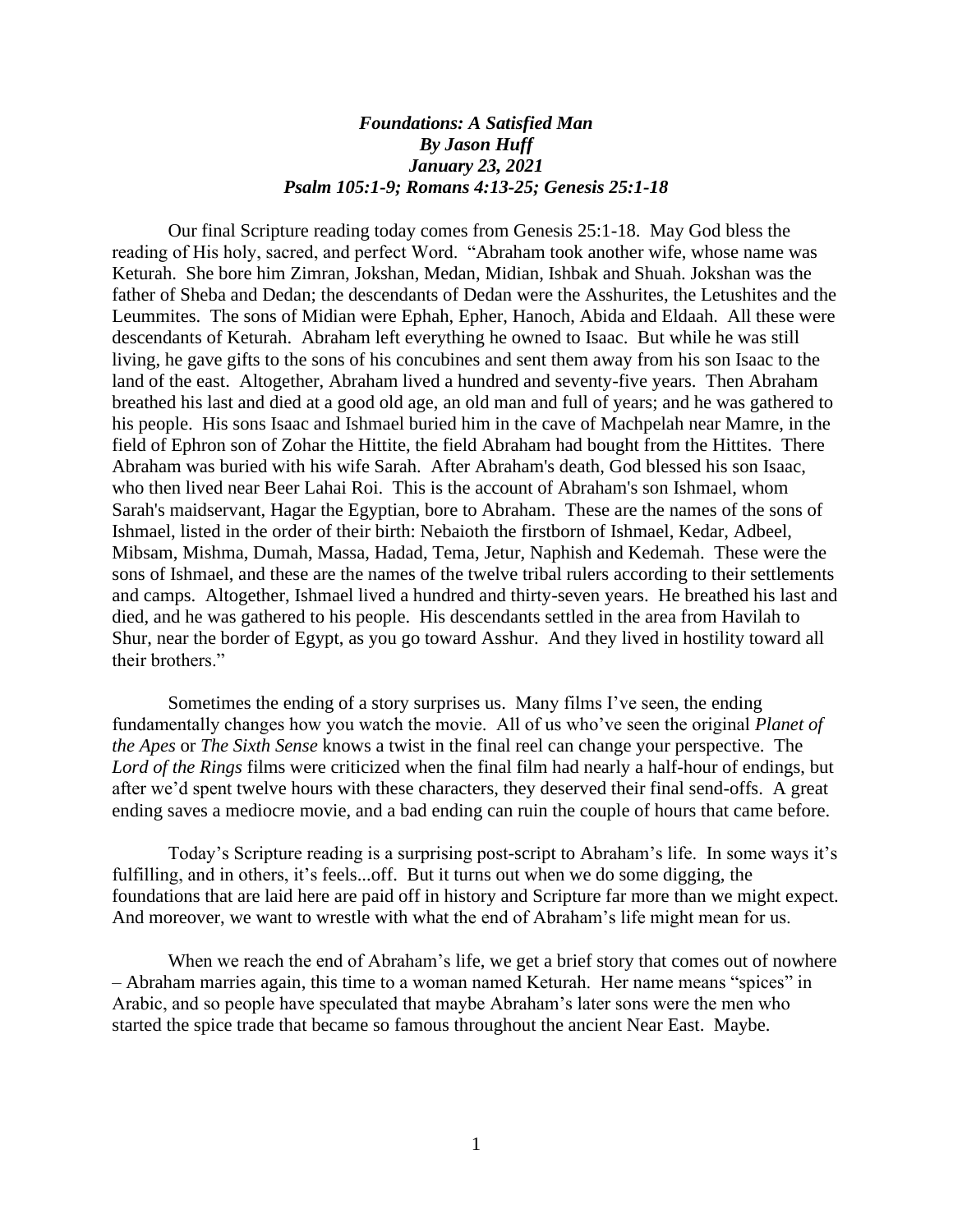But what so amazing is that Abraham takes a new wife in his old age and has not one, not two, but six boys with her! This bit has confounded scholars for generations. Ancient Jewish scholars well before the time of Christ tried to explain Keturah as another name for Hagar, Sarah's maidservant that bore Ishmael and was sent away due to Sarah's jealousy. There was no basis for it, but they though it would improve Abraham's reputation if he brought her back.

Other scholars have thought that the story had things out of order. Surely Abraham married Keturah while Sarah was still alive, because the basis of the blessing of Isaac is that Abraham and Sarah have Isaac when they are both "as good as dead." Surely this family must have come earlier when Abraham was vigorous. But this doesn't make sense to me. If Sarah was upset enough that she had Hagar sent away twice, I cannot imagine that she would have taken to Abraham having an entire other family right under her nose!

What the great church father Augustine suggested and I agree with is that Abraham's strength was renewed by the LORD after his faith was proven. When Abraham trusted Isaac's life completely to God, willing to give Isaac up believing in God's promises, God radically blessed Abraham. Abraham was no longer the tired old man that God approached at age 75 to go to Canaan. God blessed Abraham with a renewed life. Abraham had 75 years before meeting the LORD, and God granted him 100 more as he trusted in God. And I can't think that God would have blessed Abraham by giving him 100 years of complete decrepitude.

For some, this is hard to bear. John Calvin, the man whose theology started the Presbyterian and Reformed churches, said that Abraham marrying again was an act "unworthy of his gravity." In fact, Calvin, who is very poetic most of the time, wrote, "If Abraham took a wife after this, what was he thinking?" Calvin, in his own day and time, could not imagine a man of Abraham's age taking a wife because he thought it was undignified.

But my thought allies with Augustine. Abraham and Isaac deeply mourned Rebekah's passing; we know that from our previous study. They were bachelors together for three years. Abraham saw that Rebekah brought Isaac great joy when they married. He rightfully let Isaac enjoy the company of his wife. I think he thought to himself, "God has given me more life; why should I not share my life with another companion?" And that's what happened.

And there's no sense that these later children were an evil or not ultimately part of God's plan. They were not the children of the promise, but they were loved, and they were sent away with a portion of Abraham's wealth to start lives of their own at the proper time. They were not Abraham trying to help God out, like with Hagar and Ishmael, but this second family was a welcome addition for the final years of his life. From history we know that Abraham's later children grew into great peoples themselves. We really know next to nothing about the last 30 some years of Abraham's life, but we know they were spent raising his family.

And so the first thought I have is this: *the later days of a saint's life can be even more blessed than the early days when those days are spent in the grace of the LORD*. Most of us throughout time have thought of growing older as a necessary evil. When I was young, I thought 40 was old. Now that I'm much closer to 50 than 40, I'm not sure what I think is old. 90, maybe? But I've started to learn the nasty quirks of growing old.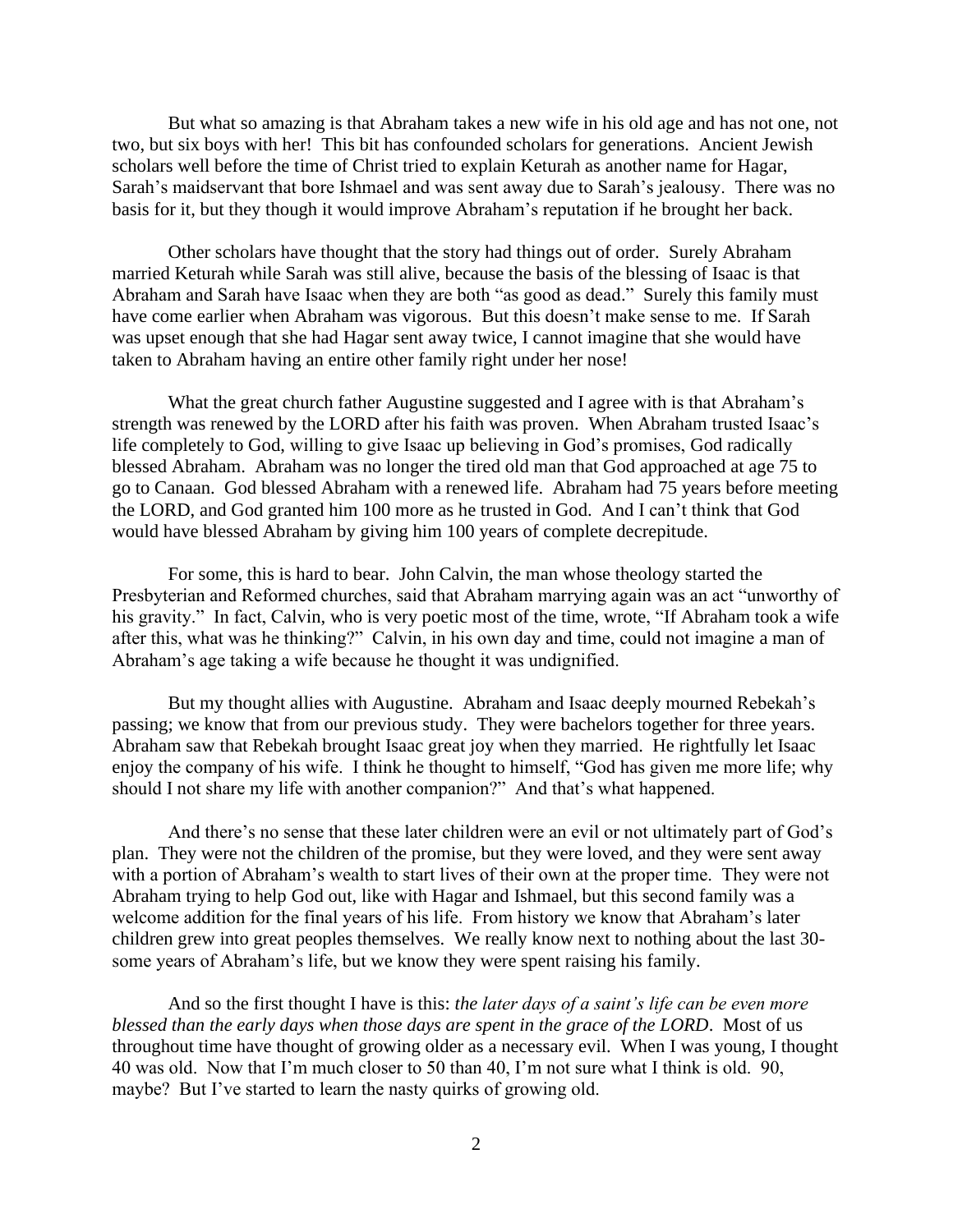I've learned recently about trying to track down where mysterious pains have come from. I've learned the joy of needing trifocals though my equilibrium can only manage bifocals. From those of you who are older, I know that the list of tests and failing body parts just gets longer and longer. But while we may not have the rejuvenation of Abraham, old age does not have to be a curse. With it may come great trials of new kinds, new fears and worries. But there is also the sense that we do not need to be waiting around to die. Abraham surely didn't. Abraham was blessed that he had another family in his old age. He continued to serve God and praise Him and be blessed by Him.

In many ways, aging gives us opportunities we may not have had during our working days. There are always plenty of things to do, but there is more time to pursue the things of God. Volunteering to serve others, helping out in various ways, spending more time in prayer, learning more about God and praising Him...the habits you start to develop in your younger life can increase as the time to do them increases. And I really do encourage you, whatever age you are, to start those habits now so that when there is more time to practice them, it's already something you do regularly.

Nor do we need to think our lives are over if something truly difficult or tragic or traumatic happens. Abraham lost his wife of many, many years and was greatly grieved. But he didn't let that grief overcome him. He did not let the loss of previous blessings stop him from experiencing the later blessings God would have for him. With age comes grief as we lose loved ones, as we lose some abilities.

But we aren't bound by what some like John Calvin would have called the "gravity" or "dignity" of age. Within the boundaries of God's design, within the boundaries of marriage and godly morality, we can enjoy the blessings God gives us as we get older. We do not need to act like children, but we do not need to sit around waiting for the end to come either. That doesn't respect God as the one who gave us life so we could serve Him and enjoy Him forever.

Now some of us don't have the vigor of Abraham in his old age. Some of us get worn out, some of us earlier, some of us later. God's hand is in it all. But there is always something you can be doing for the Kingdom. One of the most wonderful things I've ever experienced was when retirees come in and pray for a ministry. I've been in a few different ministries where there was a dedicated group who would pray for the staff and volunteers, who would spend a portion of a day a week just asking God for His hand of blessing and protection over what we were doing. That was incredibly meaningful because I knew that what we were doing was not in our own hands but God's hands.

When one can't drive someone else to church any more or repair a leaky ceiling or box up a set of groceries for a neighbor in need, we can still pray. Prayer is the first work of the church, and the prayers of the wise saints who have spent their lives pursuing the LORD are powerful and effective. Most of us would consider it amazing to get to live half the lifespan Abraham lived. Yet we can still live in the blessing of God throughout our lives.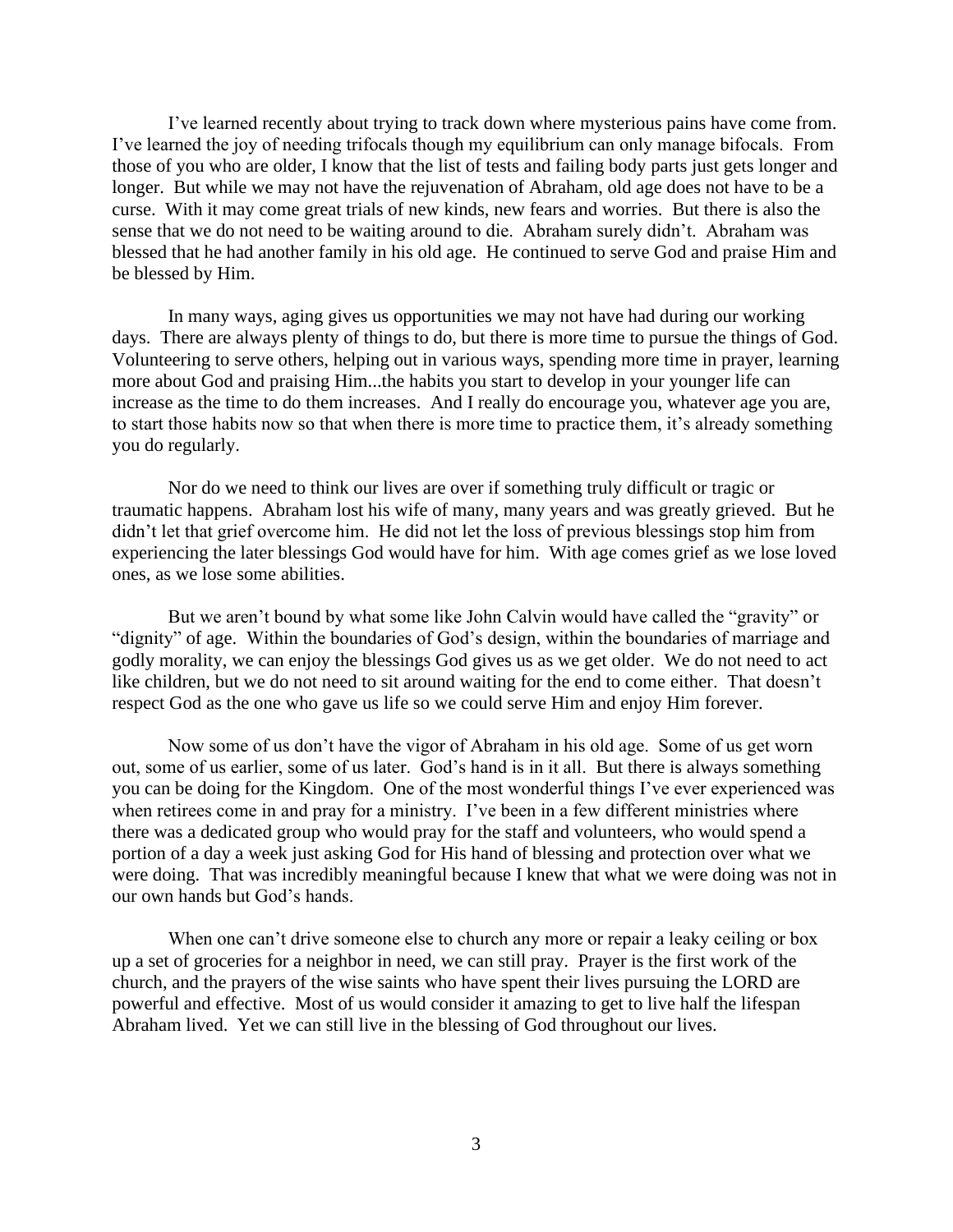Now I want to move on to another idea in this passage that we have to dig deep to see but has great meaning for us. Let's hear again the final description of Abraham: "Abraham breathed his last and died at a good old age, an old man and full of years; and he was gathered to his people." What I love in this passage is the final phrase "full of years." Now that's how a lot of translations have it, and it's a fine translation. Perfectly acceptable.

But it's a single word in Hebrew: *sabea*. The word means satisfied or satiated. It's literally when you've had a wonderful meal and you feel great and you push back from the table and say, "I'm done." The passage already says he died at a good old age as an old man; the Hebrew language emphasizes things by making use of repetition through minor changes, but I don't think the point is that Abraham was old, old, old. The point is that not only was he truly old, but he was also truly satisfied with life. God had blessed Abraham's banquet of life, and Abraham could say with honestly, "That was so good, and I'm done now."

That raises a key question for us: *are we finding our satisfaction from life in Christ*? Because that's the only place we will find it. There are so many people, many of them claiming to be Christians, who are deeply dissatisfied with life. Now I'm not speaking of people who are pleading for justice to be done, who have genuinely been wronged and deserve to have their case heard. I'm not speaking of people who are in genuine need and are crying out for help. There are times that we should be righteously dissatisfied because we are dissatisfied with the world's status quo, that we want the righteousness of the Kingdom of God to be brought about.

But in general, when times are relatively normal, are you finding your life's satisfaction in Christ? So many people who like Jesus also want to find their satisfaction somewhere else. And I know there are plenty of ways to try, some more sinful than others, some actually helpful to society and not harmful. Yet all of them come up short. I mentioned *The Lord of the Rings* films at the start of my sermon. I think they're wonderful. They're among the best movies I've ever seen. The story was written by a Christian and Christian themes are there if you're willing to look for them. The extended versions are 12 hours of bliss to me. But that's half a day. Satisfying as a story and as movies? Sure. But half a day in the whole of your life isn't much.

Hobbies...we have hobbies. I enjoy my hobbies a lot. They aren't what define me as a person. Because if that's all I had, it would be an unsatisfying life. I wrote reviews about Japanese animation for 17 years. I haven't written a review in nearly 8 years because my boys were growing up, I didn't have the time, and I had frankly grown tired of it. If that's where I'd found my life's satisfaction, I would be in big trouble now. And many of us know of family, friends, maybe even ourselves at some point in time, who chased after satisfaction in life in a lot of selfish, sinful, and ultimately harmful ways.

But nothing truly satisfies but a relationship with God. We were made to be dissatisfied with anything less. Augustine famously wrote, "You have made us for yourself, O Lord, and our heart is restless until it finds its rest in You." A life spent without God is like a car spending its life unused, rusting away in a driveway. It was made for so much more than just sitting there! Yes, there are temporary joys, but nothing that compares to the joy of knowing that the God of the universe loves you, that He is looking out for you, that He sets angels in charge over you, that your life is meant for His glory and your joy in Him.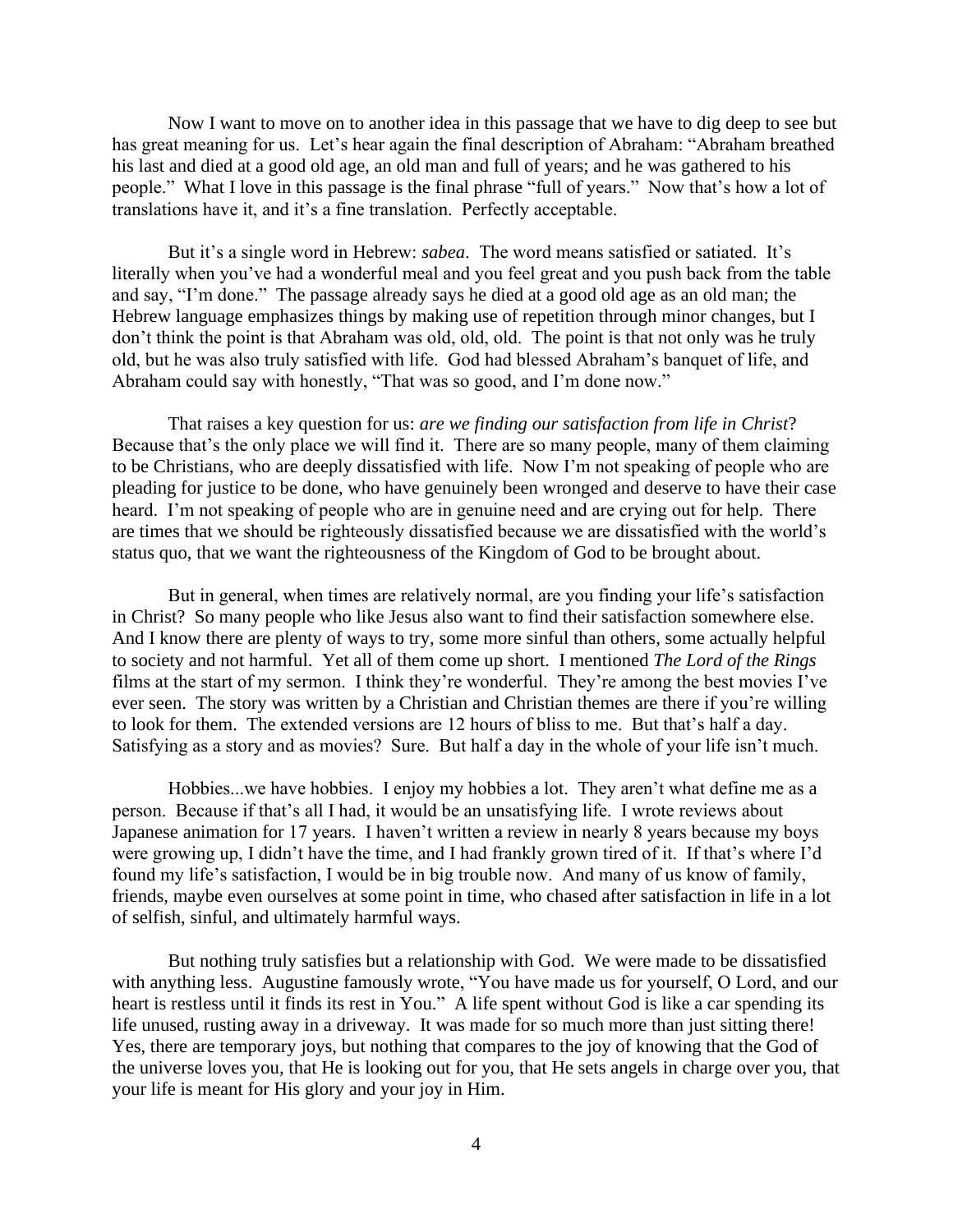And like Abraham, when you know the joy of the LORD in your life, you can appreciate all of God's blessings all the more, not just for themselves but for how they remind you that God is gracious to you and has been with you. The greatest reminders of God's love for us are often found in the faces of family and friends and loved ones and church companions who have stood by us over the years.

As we mentioned earlier, Abraham faced a lot of hardships in His life. He wandered for years only on God's leading and promise. He and Sarah faced infertility. He had troubles with Lot, then wound up having to rescue Lot. He had a lot of heartache over the situation with Hagar and Ishmael. He was devastated at the loss of Sarah. He faced many of the kind of difficulties all of us face when we sometimes wonder where God is and what He is up to. And yet Abraham held on to God's promises and when he died, he died satisfied. May that be true for us too, that the hardships of life do not keep us from recognizing all the good things God has given us too.

As we move to the ending, I'll try to keep this short, but I'm fascinated with what's here. The children and some of the grandchildren of Abraham by Keturah and Hagar are listed. True to God's declaration, Ishmael had very little to do with the rest of the family. He did a noble thing in that he stood beside Isaac when it was time to bury Abraham, and he made sure Abraham was buried in the family tomb. But otherwise, it's just a geneology. Maybe it is.

But I'm also fascinated at where these names pop up in Scripture again. Look at Isaiah 60 with me. This passage was written to comfort Israel during the exile in Babylon. It talks about future days when the nation and people of Israel will be restored. And it's not just about that, but how the faithful from other nations will be gathered to Israel too. Listen specifically to verses 6-7 – "Herds of camels will cover your land, young camels of Midian and Ephah; all from Sheba will come. They will bear gold and frankincense, proclaiming the praise of the LORD. All Kedar's flocks will be gathered to you, the rams of Nebaioth will serve you; they will be accepted as offerings on my altar, and I will adorn my glorious temple."

Now I don't know about you, but in the month of December we hear a lot about gifts of gold and frankincense, don't we? We have no idea what country the wise men came from. We have no idea what led them to be looking for the star that announced Jesus' birth. What we do know is they came from the East. When I look at the prophecy in Isaiah 60 and then see the gifts the peoples bring – these peoples that come from Abraham's line through Ishmael and the sons of Keturah – I think that the only thing we do know about Abraham's other children is that he sent them east, away from Isaac and the potential of disrupting God's promise to Him.

Could it be that the wise men known only by the designation "from the east" that visited Jesus at His birth are representatives of the long-lost children of Abraham, who knew through Abraham long ago that one day a savior would come? It would make sense. In Jesus, Scripture says, all of God's children, the spiritual children of Abraham no matter how related or not they are to the physical Abraham, return to the fold. Through Jesus, all the far-off children of Abraham are rescued and restored, made whole and given eternal life through faith in Him.